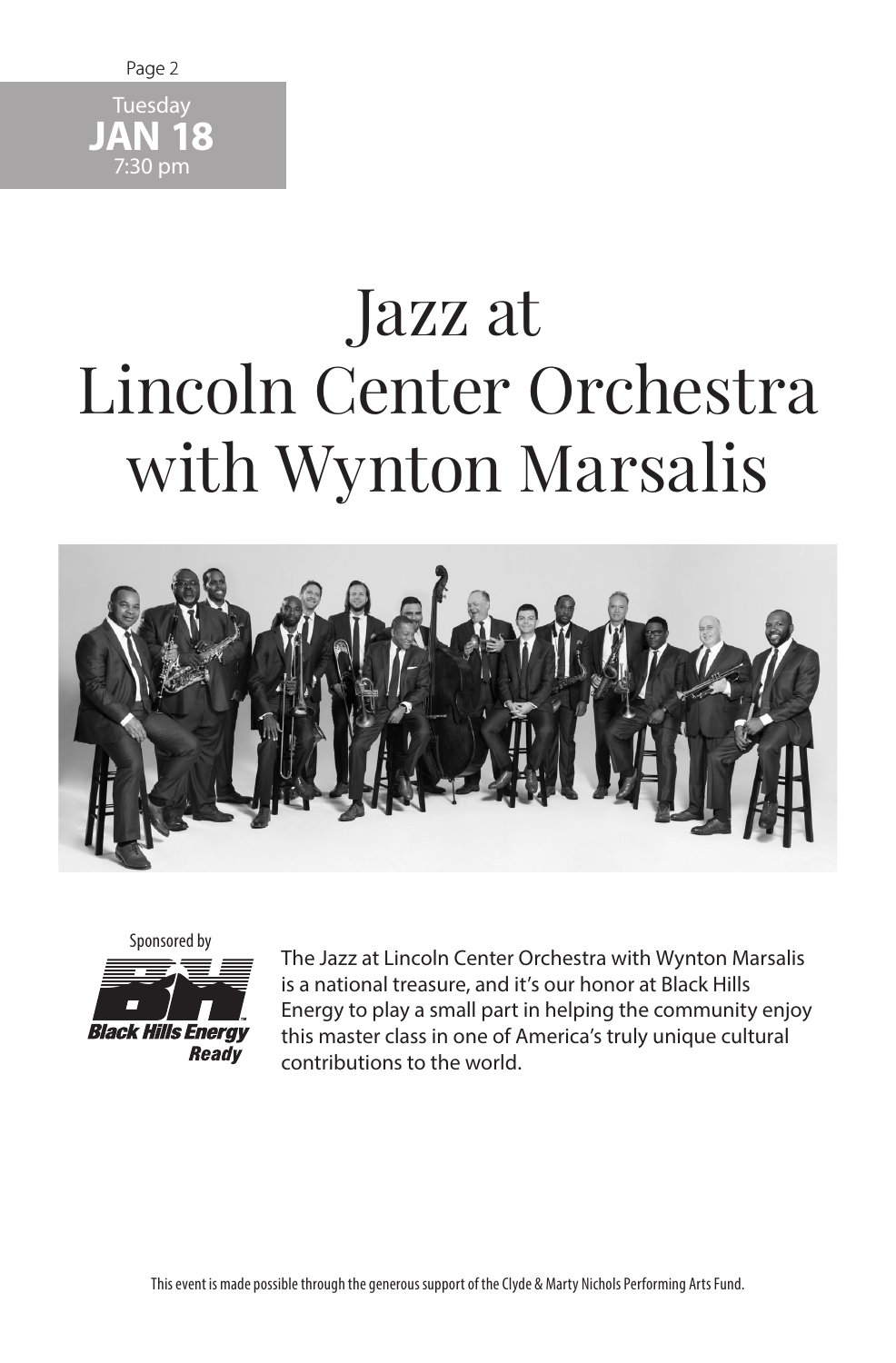## **There will be no intermission during this performance. Selections will be announced from the stage.**

## **Jazz at Lincoln Center Orchestra with Wynton Marsalis**

Wynton Marsalis – music director, trumpet Ryan Kisor – trumpet Kenny Rampton – trumpet Marcus Printup – trumpet Chris Crenshaw – trombone Vincent Gardner – trombone Elliot Mason – trombone Sherman Irby – alto and soprano saxophones, flute, clarinet Ted Nash – alto and soprano saxophones, flute, piccolo, clarinet Victor Goines – tenor and soprano saxophones, clarinet, bass clarinet Julian Lee – tenor and soprano saxophones, clarinet Paul Nedzela – baritone and soprano saxophones, bass clarinet Dan Nimmer – piano Carlos Henriquez – bass Obed Calvaire – drums

*Artists subject to change.*

## **MEET THE ARTISTS**

The mission of Jazz at Lincoln Center is to entertain, enrich and expand a global community for jazz through performance, education and advocacy. With the worldrenowned Jazz at Lincoln Center Orchestra and guest artists spanning genres and generations, Jazz at Lincoln Center produces thousands of performance, education, and broadcast events each season in its home in New York City (Frederick P. Rose Hall, "The House of Swing") and around the world for people of all ages. Jazz at Lincoln Center is led by Chairman Clarence Otis, Managing and Artistic Director Wynton Marsalis and Executive Director Greg Scholl.

The Jazz at Lincoln Center Orchestra (JLCO), comprising 15 of the finest jazz soloists and ensemble players today, has been the Jazz at Lincoln Center resident orchestra since 1988 and spends over a third of the year on tour across the world. Featured in all aspects of Jazz at Lincoln Center's programming, this remarkably versatile orchestra performs and leads educational events in New York, across the U.S. and around the globe in concert halls, dance venues, jazz clubs, public parks; and with symphony orchestras, ballet troupes, local students and an ever-expanding roster of guest artists. Under Music Director Wynton Marsalis, the Jazz at Lincoln Center Orchestra performs a vast repertoire, from rare historic compositions to Jazz at Lincoln Center-commissioned works, including compositions and arrangements by Duke Ellington, Count Basie, Fletcher Henderson, Thelonious Monk, Mary Lou Williams, Dizzy Gillespie, Benny Goodman, Charles Mingus as well as current and former Jazz at Lincoln Center Orchestra members Wynton Marsalis, Wycliffe Gordon,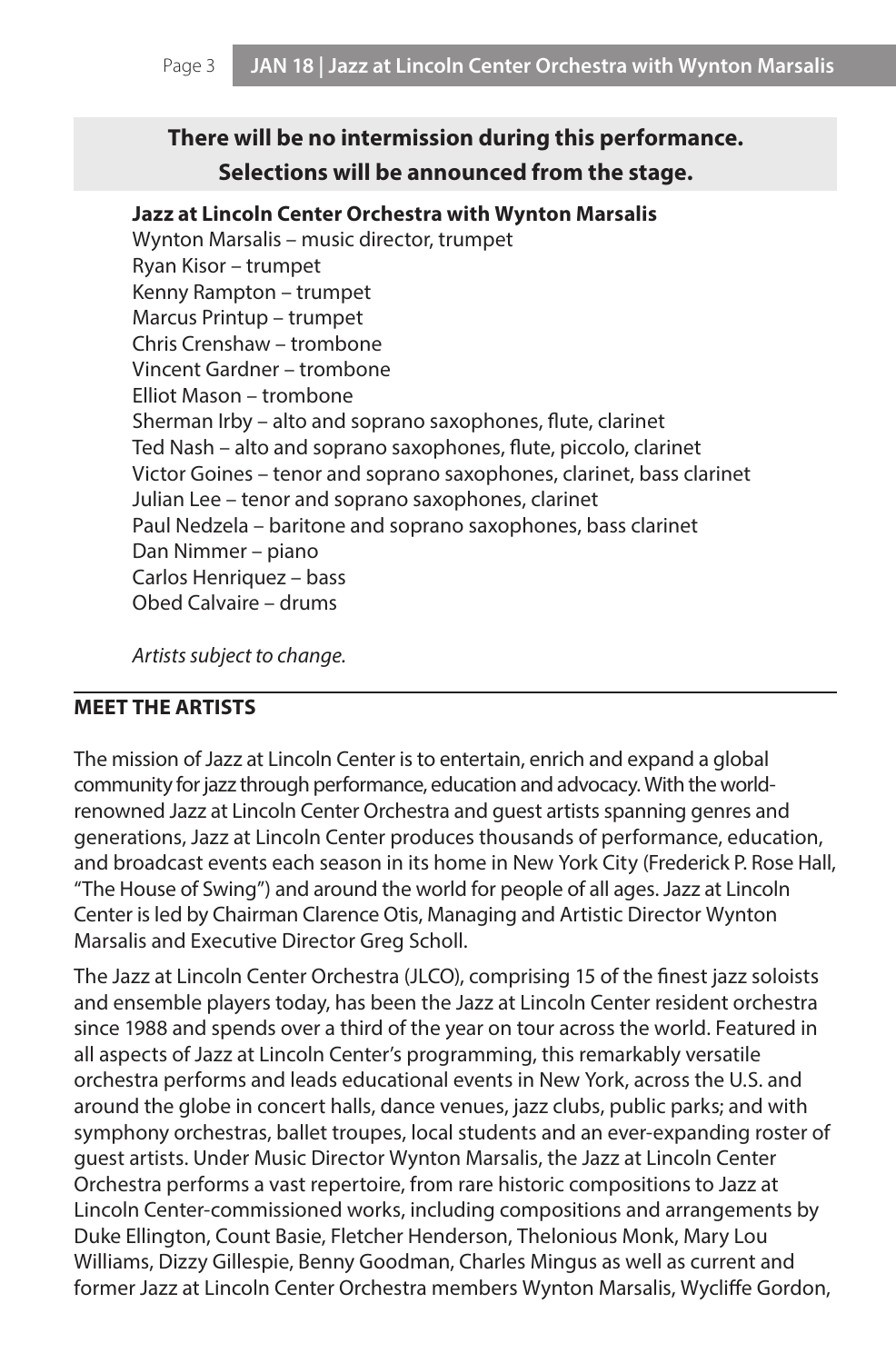Ted Nash, Victor Goines, Sherman Irby, Chris Crenshaw and Carlos Henriquez. Throughout the last decade, the Jazz at Lincoln Center Orchestra has performed with many of the world's leading symphony orchestras, including the New York Philharmonic, Cleveland Orchestra, Philadelphia Orchestra, Czech Philharmonic, Berlin Philharmonic, Boston Symphony Orchestra, Chicago Symphony Orchestra, London Symphony Orchestra, Sydney Symphony Orchestra, Melbourne Symphony Orchestra, St. Louis Symphony Orchestra, Los Angeles Philharmonic and many others. Marsalis's three major works for full symphony orchestra and jazz orchestra—*All Rise,* Symphony No. 1 (1999); *Swing Symphony,* Symphony No. 3 (2010); and *The Jungle*, Symphony No. 4 (2016)—continue to be the focal point of Jazz at Lincoln Center Orchestra's symphonic collaborations. The Jazz at Lincoln Center Orchestra has also been featured in several education and performance residencies in the last few years, including those in Melbourne, Australia; Sydney, Australia; Chautauqua, New York; Prague, Czech Republic; Vienna, Austria; London, England; São Paulo, Brazil and many others.

Education is a major part of Jazz at Lincoln Center's mission; its educational activities are coordinated with concert and tour programming. These programs, many of which feature Jazz at Lincoln Center Orchestra members, include the celebrated *Jazz for Young People*™ family concert series; the Essentially Ellington High School Jazz Band Competition & Festival; the *Jazz for Young People*™ Curriculum; Let Freedom Swing, educational residencies; workshops; and concerts for students and adults worldwide. Jazz at Lincoln Center educational programs reach over 110,000 students, teachers and general audience members.

In 2015, Jazz at Lincoln Center launched Blue Engine Records (www.jazz.org/ blueengine), a new platform to make its vast archive of recorded concerts available to jazz audiences everywhere. The label is dedicated to releasing new studio and live recordings as well as archival recordings from past Jazz at Lincoln Center performances, and its first record—*Live in Cuba*, recorded on a historic 2010 trip to Havana by the Jazz at Lincoln Center Orchestra with Wynton Marsalis—was released in October 2015. *Big Band Holidays* was released in December 2015, *The Abyssinian Mass* came out in March 2016, *The Music of John Lewis* was released in March 2017, and the JLCO's *Handful of Keys* came out in September 2017. Blue Engine's *United We Swing: Best of the Jazz at Lincoln Center Galas* features the Wynton Marsalis Septet and an array of special guests, with all proceeds going toward Jazz at Lincoln Center's education initiatives. Blue Engine's most recent album releases include 2020's *Rock Chalk Suite* and *A Swingin' Sesame Street Celebration,* and 2021's *The Democracy Suite* featuring the JLCO Septet with Wynton Marsalis.

For more information on Jazz at Lincoln Center, please visit www.jazz.org.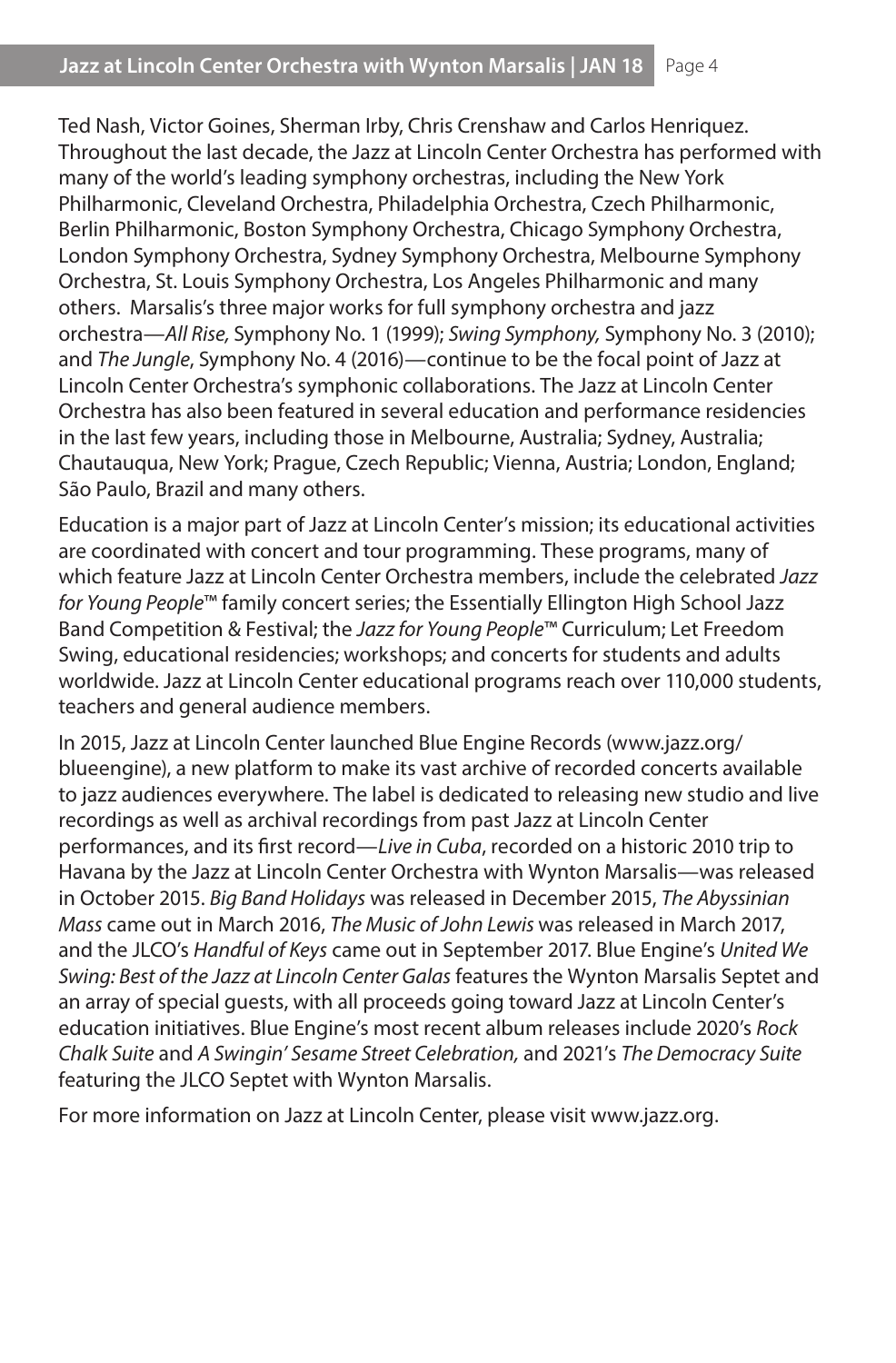**Wynton Marsalis** (music director, trumpet) is the managing and artistic director of Jazz at Lincoln Center. Born in New Orleans, Louisiana in 1961, Mr. Marsalis began his classical training on trumpet at age 12 and soon began playing in local bands of diverse genres. He entered The Juilliard School at age 17 and joined Art Blakey and the Jazz Messengers. Mr. Marsalis made his recording debut as a leader in 1982 and has since recorded more than 70 jazz and classical albums, which have garnered him nine Grammy Awards. In 1983, he became the first and only artist to win both classical and jazz Grammy Awards in the same year; he repeated this feat in 1984.

Mr. Marsalis's rich body of compositions includes *Sweet Release*; *Jazz: Six Syncopated Movements*; *Jump Start and Jazz*; *Citi Movement/Griot New York*; *At the Octoroon Balls*; *In This House, On This Morning*; and *Big Train*. In 1997, Mr. Marsalis became the first jazz artist to be awarded the prestigious Pulitzer Prize in music for his oratorio *Blood on the Fields*, which was commissioned by Jazz at Lincoln Center. In 1999, he released eight new recordings in his unprecedented *Swinging into the 21st* series, and premiered several new compositions, including the ballet *Them Twos*, a 1999 collaboration with the New York City Ballet. That same year, he premiered the monumental work *All Rise*, commissioned and performed by the New York Philharmonic along with the Jazz at Lincoln Center Orchestra and the Morgan State University Choir. Sony Classical released *All Rise* on CD in 2002. Recorded on September 14 and 15, 2001 in Los Angeles in the tense days following 9/11, *All Rise* features the Jazz at Lincoln Center Orchestra along with the Los Angeles Philharmonic, the Morgan State University Choir, the Paul Smith Singers and the Northridge Singers. In 2004, he released *The Magic Hour*, his first of six albums on Blue Note records. He followed up his Blue Note debut with *Unforgivable Blackness: The Rise and Fall of Jack Johnson*, the companion soundtrack recording to the Ken Burns PBS documentary of the great African-American boxer; *Wynton Marsalis: Live at The House Of Tribes* (2005); *From the Plantation to the Penitentiary* (2007); *Two Men with the Blues* featuring Willie Nelson (2008); *He and She* (2009); *Here We Go Again* featuring Willie Nelson and Norah Jones (2011); and *Wynton Marsalis & Eric Clapton Play The Blues* (2011). To mark the 200th Anniversary of Harlem's historical Abyssinian Baptist Church in 2008, Mr. Marsalis composed a full mass for choir and jazz orchestra. The piece premiered at Jazz at Lincoln Center and followed with performances at the celebrated church. Mr. Marsalis composed his second symphony, *Blues Symphony*, which was premiered in 2009 by the Atlanta Symphony Orchestra and in 2010 by the Boston Symphony Orchestra. That same year, Marsalis premiered his third symphony, *Swing Symphony*, a co-commission by the New York Philharmonic, Berlin Philharmonic, Los Angeles Philharmonic and The Barbican Centre. The Jazz at Lincoln Center Orchestra with Wynton Marsalis performed the piece with the Berliner Philharmoniker in Berlin, with the New York Philharmonic in New York City in 2010, and with the Los Angeles Philharmonic in Los Angeles in 2011. Mr. Marsalis is also an internationally respected teacher and spokesman for music education and has received honorary doctorates from dozens of universities and colleges throughout the U.S. He conducts educational programs for students of all ages and hosts the popular *Jazz for Young People*™ concerts produced by Jazz at Lincoln Center. Mr. Marsalis also wrote and hosted the video series *Marsalis on Music* and the radio series *Making the Music*, and he is the author of six books: *Sweet Swing Blues on the Road*, in collaboration with photographer Frank Stewart; *Jazz in the Bittersweet Blues of Life*, with Carl Vigeland;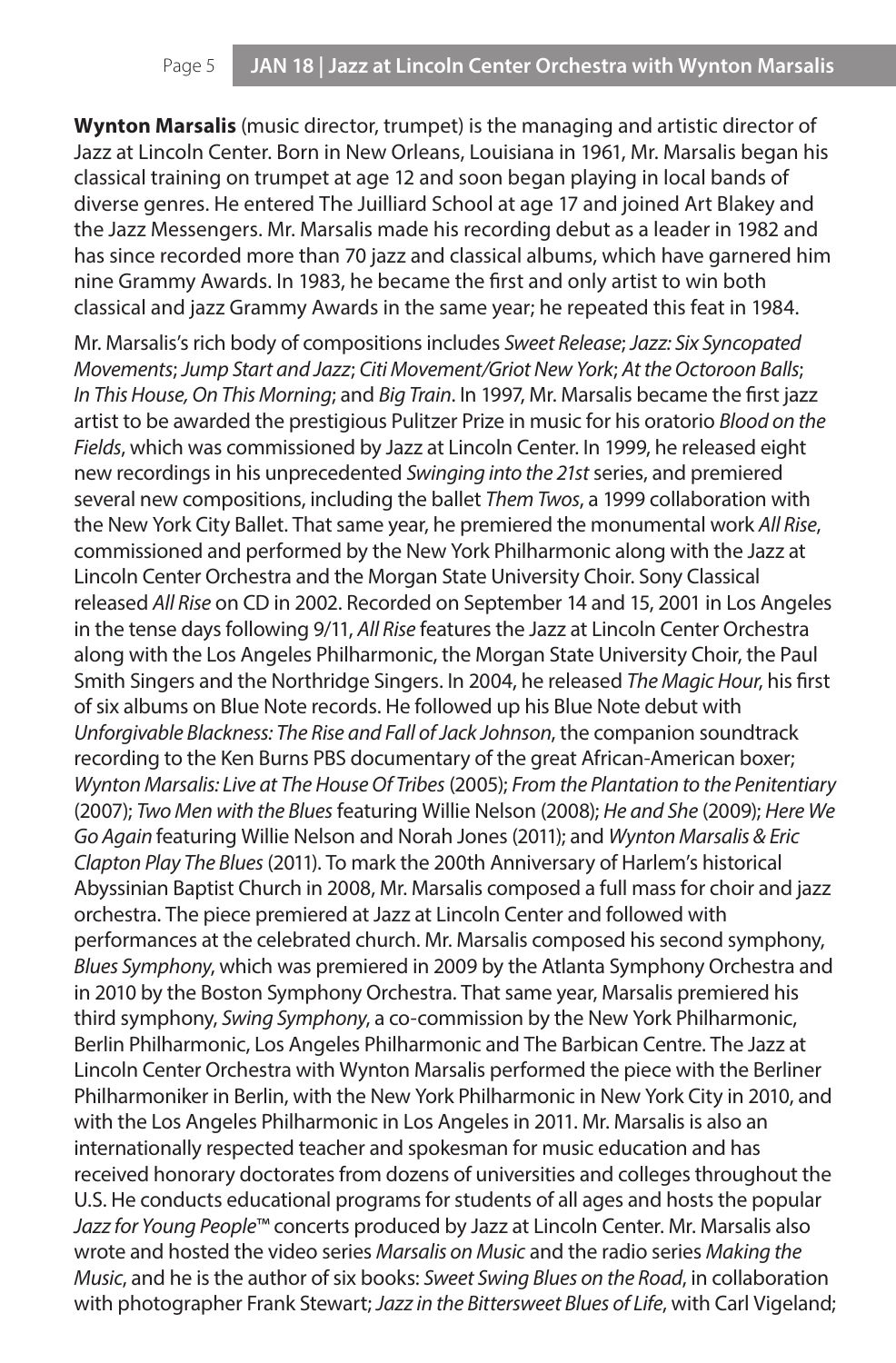*To a Young Musician: Letters from the Road*, with Selwyn Seyfu Hinds; *Squeak, Rumble, Whomp! Whomp! Whomp!*, illustrated by Paul Rogers; and *Moving to Higher Ground: How Jazz Can Change Your Life*, with Geoffrey C. Ward. In October 2005, Candlewick Press released Marsalis's *Jazz ABZ: An A to Z Collection of Jazz Portraits*, 26 poems celebrating jazz greats illustrated by poster artist Paul Rogers. In 2001, Mr. Marsalis was appointed Messenger of Peace by Mr. Kofi Annan, former secretary-general of the United Nations, and he has also been designated cultural ambassador to the United States of America by the U.S. State Department through their CultureConnect program. In 2009, Mr. Marsalis was awarded France's Legion of Honor, the highest honor bestowed by the French government. Mr. Marsalis serves on former Lieutenant Governor Landrieu's National Advisory Board for Culture, Recreation and Tourism, a national advisory board to guide the Lieutenant Governor's administration's plans to rebuild Louisiana's tourism and cultural economies. He has also been named to the Bring New Orleans Back Commission, former New Orleans Mayor C. Ray Nagin's initiative to help rebuild New Orleans culturally, socially, economically and uniquely for every citizen. Mr. Marsalis was instrumental in the Higher Ground Hurricane Relief concert, produced by Jazz at Lincoln Center, which raised over \$3 million for the Higher Ground Relief Fund to benefit the musicians, music industry-related enterprises, and other individuals and entities from the areas in Greater New Orleans who were impacted by Hurricane Katrina. He led the effort to construct Jazz at Lincoln Center's new home, Frederick P. Rose Hall—the first education, performance and broadcast facility devoted to jazz, which opened in October 2004.

**Obed Calvaire** (drums), a native of Miami and of Haitian descent, is a graduate with both a master's and bachelor's degree of music from one of America's premier private music conservatories in the nation, Manhattan School of Music. He received his bachelor's degree in 2003, completing the undergraduate degree requirements in three years and receiving his master's in 2005. Calvaire has performed and recorded with artists such as Wynton Marsalis, Seal, Eddie Palmieri, Vanessa Williams, Richard Bona, SFJazz Collective, David Foster, Mary J. Blige, Stefon Harris, The Clayton Brothers Quintet, Mike Stern, Kurt Rosenwinkel, Peter Cincotti, Monty Alexander, Music Soulchild, Nellie McKay, Yellow Jackets, Joshua Redman, Steve Turre and Lizz Wright. He has also performed with large ensembles such as the Village Vanguard Orchestra, Metropole Orchestra, the Mingus Big Band, Maria Schneider, the Roy Hargrove Big Band and the Bob Mintzer Big Band. Currently, Obed Calvaire can be found playing with the Jazz at Lincoln Center Orchestra, Dave Holland, Sean Jones and Yosvany Terry, among others.

**Chris Crenshaw** (trombone) was born in Thomson, Georgia on December 20, 1982. Since birth, he has been driven by and surrounded by music. Playing piano since age three, his love for piano led to his first gig with Echoes of Joy, his father Casper's gospel quartet group. He started playing the trombone at 11, eventually studying with Steve Pruitt, Dr. Douglas Farwell and Wycliffe Gordon. He attended Thomson High School, Valdosta State University and The Juilliard School, earning a master's degree in Jazz Studies in 2007. In 2006, after a year at Juilliard, Crenshaw joined the Jazz at Lincoln Center Orchestra and has contributed to the JLCO as a trombonist, composer, arranger, transcriber and conductor. He has appeared as a sideman on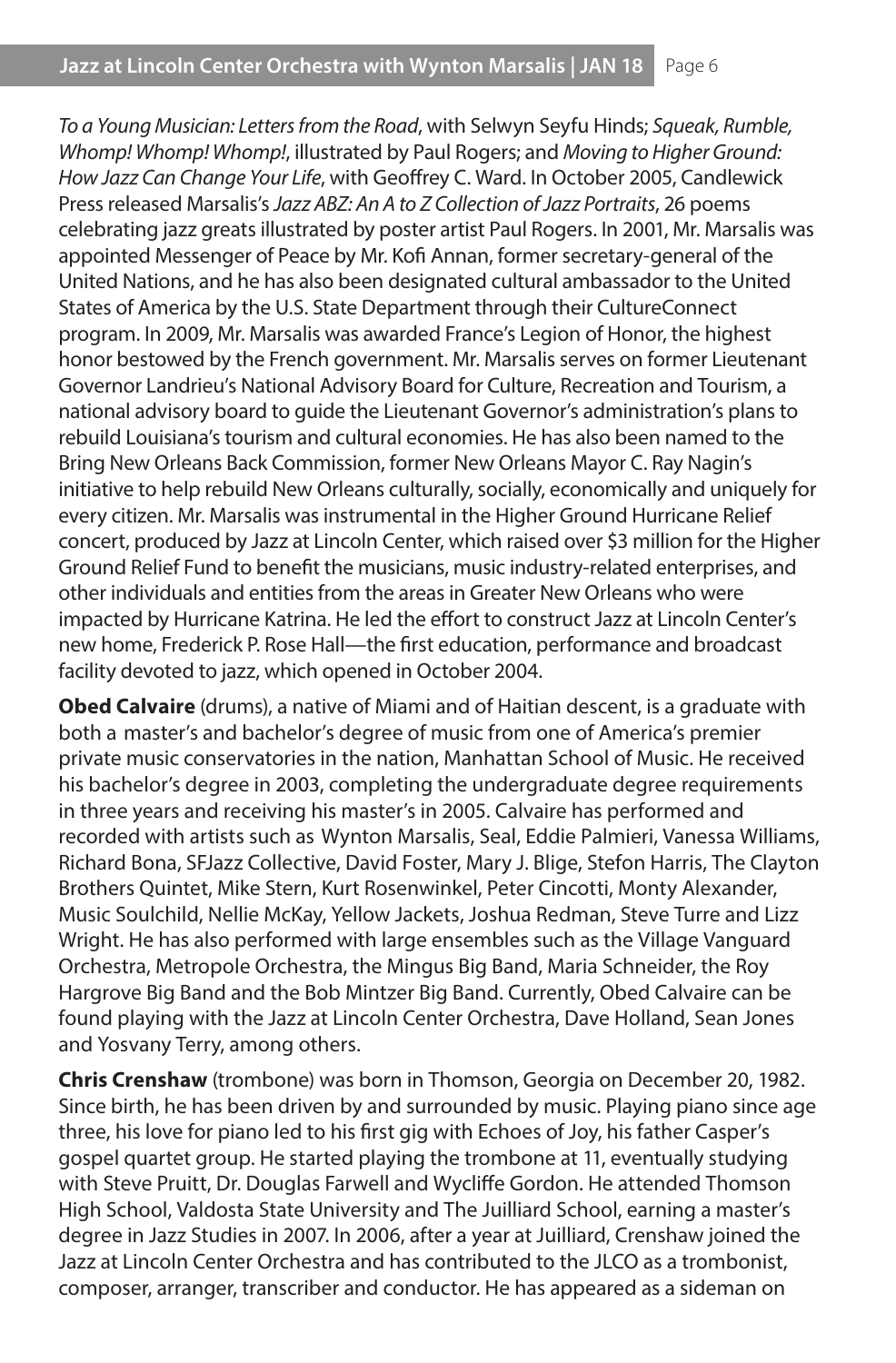fellow JLCO trumpeter Marcus Printup's *Ballads All Night*. In 2012, he composed *God's Trombones*, a spiritually focused work which was premiered by the orchestra at Jazz at Lincoln Center. In 2017, Crenshaw was commissioned to write an original suite called *The Fifties: A Prism* based on jazz in the 1950s. Along with *The Fifties,* he also has an album with his own group The Georgia Horns entitled *Live at Dizzy's Club*.

**Vincent Gardner** (trombone) was born in Chicago in 1972 and was raised in Hampton, Virginia. After singing and playing piano, violin, saxophone and French horn at an early age, he decided to focus on the trombone at age 12. He attended Florida A&M University and the University of North Florida. He soon caught the ear of Mercer Ellington, who hired Gardner for his first professional job. He moved to Brooklyn, New York after graduating from college, completed a world tour with Lauryn Hill in 2000, and then joined the Jazz at Lincoln Center Orchestra. Gardner has served as an instructor at The Juilliard School, as a visiting instructor at Florida State University and Michigan State University, and as an adjunct instructor at The New School. He is currently the director of the Jazz at Lincoln Center Youth Orchestra, and he has contributed many arrangements to the Jazz at Lincoln Center Orchestra and other ensembles. In 2009, he was commissioned by Jazz at Lincoln Center to write *The Jesse B. Semple Suite*, a 60-minute suite inspired by the short stories of Langston Hughes. In addition, Gardner is a popular instructor at Jazz at Lincoln Center's ongoing jazz education program Swing University, teaching courses on bebop and more. Gardner is featured on a number of notable recordings and has recorded five CDs as a leader for Steeplechase Records. He has performed with the Duke Ellington Orchestra, Bobby McFerrin, Harry Connick, Jr., the *Saturday Night Live* Band, Chaka Khan, A Tribe Called Quest and many others. Gardner was chosen as the #1 Rising Star Trombonist in the 2014 *DownBeat* critics poll.

**Victor Goines** (tenor and soprano saxophones, clarinet, bass clarinet) is a native of New Orleans, Louisiana. He has been a member of the Jazz at Lincoln Center Orchestra and the Wynton Marsalis Septet since 1993, touring throughout the world and recording over 20 albums. As a leader, Goines has recorded seven albums including his latest releases, *Pastels of Ballads and Blues* (2007) and *Love Dance* (2007) on Criss Cross Records, and *Twilight* (2012) on Rosemary Joseph Records. A gifted composer, Goines has more than 50 original works to his credit, including 2014's *Crescent City*, premiered by the Jazz at Lincoln Center Orchestra. He has recorded and/or performed with many noted jazz and popular artists, including Ahmad Jamal, Ruth Brown, Dee Dee Bridgewater, Ray Charles, Bob Dylan, Dizzy Gillespie, Lenny Kravitz, Branford Marsalis, Ellis Marsalis, Dianne Reeves, Willie Nelson, Marcus Roberts, Diana Ross, Stevie Wonder and a host of others. Currently, he is the director of Jazz Studies and professor of music at Northwestern University. He received a bachelor's degree in music from Loyola University in New Orleans in 1984 and a master's in music from Virginia Commonwealth University in Richmond in 1990.

**Carlos Henriquez** (bass) was born in 1979 in the Bronx, New York. He studied music at a young age, played guitar through junior high school and took up the bass while enrolled in The Juilliard School's Music Advancement Program. He entered LaGuardia High School of Music & Arts and Performing Arts and was involved with the LaGuardia Concert Jazz Ensemble, which went on to win first place in Jazz at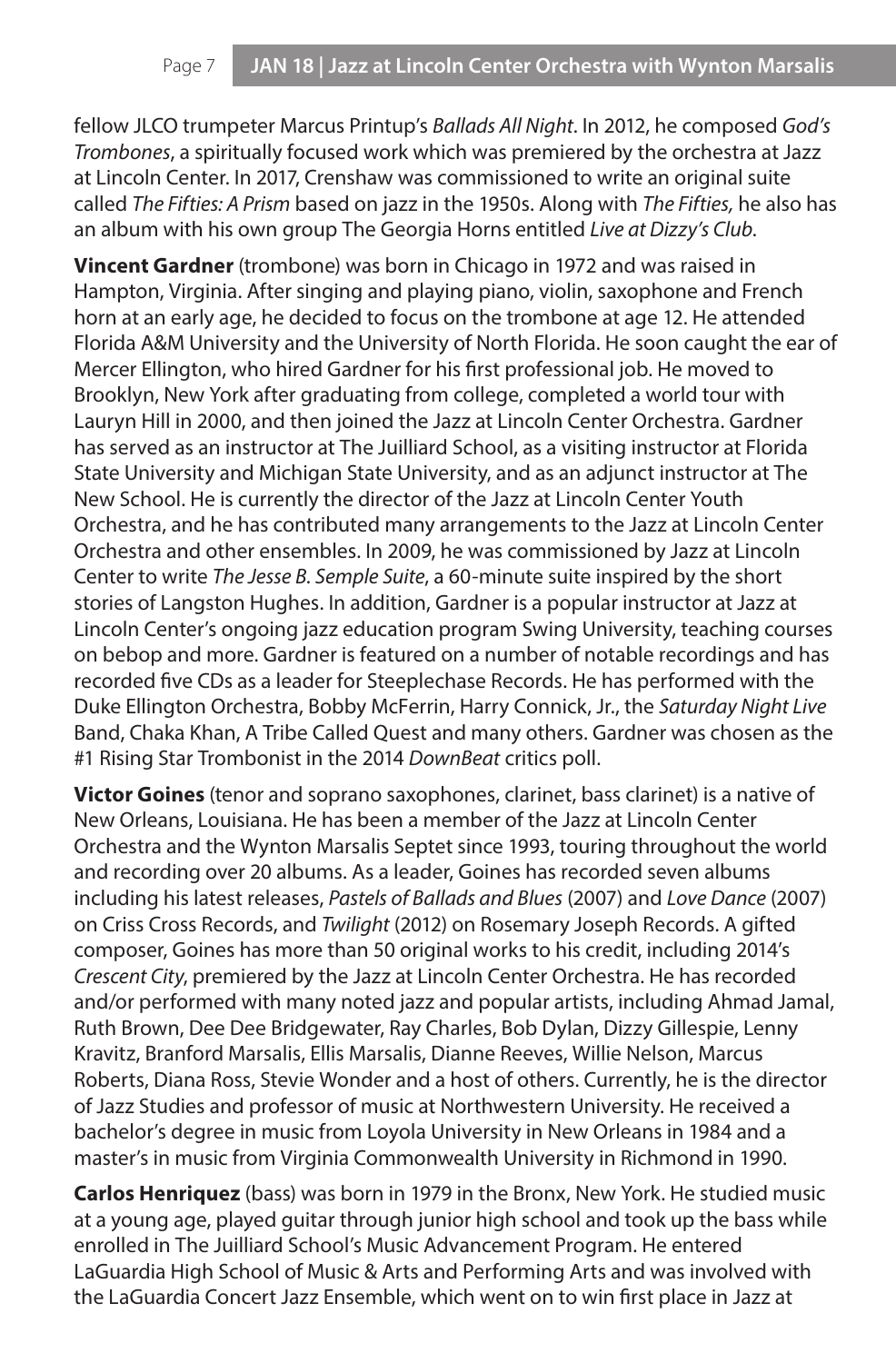Lincoln Center's Essentially Ellington High School Jazz Band Competition & Festival in 1996. In 1998, swiftly after high school, Henriquez joined the Wynton Marsalis Septet and the Jazz at Lincoln Center Orchestra, touring the world and being featured on more than 25 albums. Henriquez has performed with artists including Chucho Valdés, Paco De Lucía, Tito Puente, the Marsalis Family, Willie Nelson, Bob Dylan, Stevie Wonder, Lenny Kravitz, Marc Anthony and many others. He has been a member of the music faculty at Northwestern University School of Music since 2008 and was music director of the Jazz at Lincoln Center Orchestra's cultural exchange with the Cuban Institute of Music with Chucho Valdés in 2010. His debut album as a bandleader, *The Bronx Pyramid*, came out in September 2015 on Jazz at Lincoln Center's Blue Engine Records.

**Sherman Irby** (alto and soprano saxophones, flute, clarinet) was born and raised in Tuscaloosa, Alabama. He found his musical calling at age 12 and in high school, he played and recorded with gospel immortal James Cleveland. He graduated from Clark Atlanta University with a bachelor's in music education. In 1991, he joined Johnny O'Neal's Atlanta-based quintet. In 1994, he moved to New York City and recorded his first two albums, *Full Circle* (1996) and *Big Mama's Biscuits* (1998) on Blue Note Records. Irby toured the U.S. and the Caribbean with the Boys Choir of Harlem in 1995 and was a member of the Jazz at Lincoln Center Orchestra from 1995 to 1997. During that tenure, he also recorded and toured with Marcus Roberts and was part of Betty Carter's Jazz Ahead Program and Roy Hargrove's ensemble. After a four-year stint with Roy Hargrove, Irby focused on his own group in addition to being a member of Elvin Jones's ensemble in 2004 and then Papo Vazquez's Pirates Troubadours after Jones's passing. From 2003 to 2011, Irby was the regional director for JazzMasters Workshop, mentoring young children, and he has also served as artist-in-residence for Jazz Camp West and as an instructor for the Monterey Jazz Festival Band Camp. He is a former board member for the CubaNOLA Collective. He formed Black Warrior Records and released *Black Warrior*, *Faith*, *Organ Starter*, *Live at the Otto Club*, and Andy Farber's *This Could Be the Start of Something Big*. Since rejoining, Irby has arranged much of the Jazz at Lincoln Center Orchestra's music, and he has been commissioned to compose new works, including *Twilight Sounds*, and his Dante-inspired ballet, *Inferno*.

**Ryan Kisor** (trumpet) was born on April 12, 1973, in Sioux City, Iowa and began playing trumpet at age four. In 1990, he won first prize at the Thelonious Monk Institute's first annual Louis Armstrong Trumpet Competition. Kisor enrolled in the Manhattan School of Music in 1991, where he studied with trumpeter Lew Soloff. He has performed and/or recorded with the Mingus Big Band, the Gil Evans Orchestra, Horace Silver, Gerry Mulligan and Charlie Haden's Liberation Music Orchestra, the Carnegie Hall Jazz Band and the Philip Morris Jazz All-Stars, among others. In addition to being an active sideman, Kisor has recorded several albums as a leader, including *Battle Cry* (1997), *The Usual Suspects* (1998) and Point of Arrival (2000). He has been a member of the Jazz at Lincoln Center Orchestra since 1994.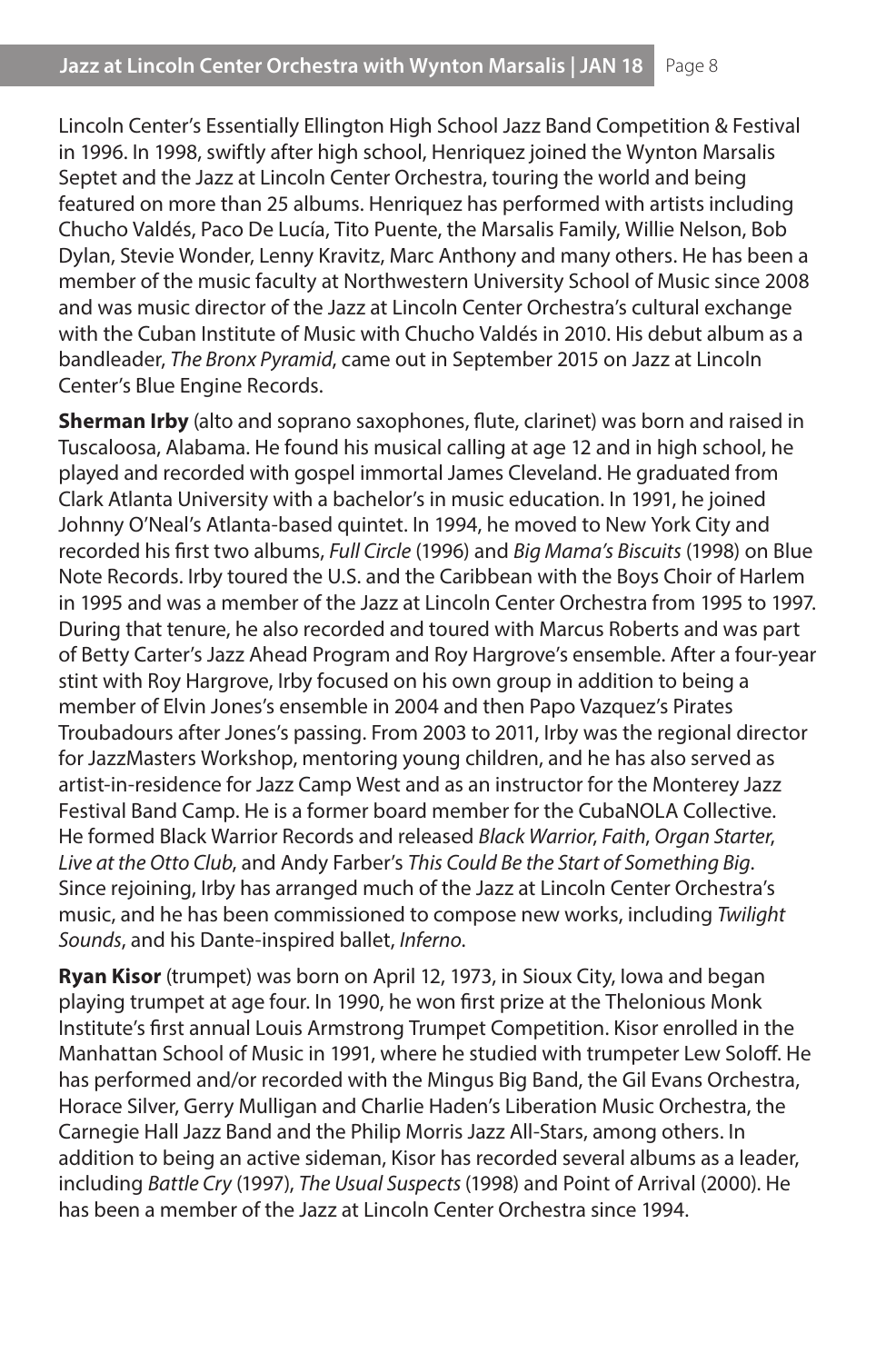**Julian Lee** (tenor and soprano saxophones, clarinet) is a graduate of the Juilliard Jazz Program (BM '17) and a recipient of the Lincoln Center Emerging Artist Award. A woodwind specialist, his main focus is the tenor saxophone. Lee has toured and performed all over the globe with world-class artists, namely Wynton Marsalis, Christian McBride, Michael Mwenso and The Shakes, the Dizzy Gillespie All-Star Big Band and Jon Batiste. While attending Juilliard, he had the pleasure of studying with the great Joe Temperley in the year before his passing. He thinks of Joe every time he goes to play the horn. You can hear Lee on the JLCO's rendition of Duke Ellington's *Black, Brown, and Beige* as a featured soloist.

**Elliot Mason** (trombone) was born in England into a family of jazz musicians. Mason began studying trumpet at age four with his father, who was a trumpet and trombone player/educator. At age seven, struck with an overwhelming curiosity in his father's trombone, young Mason soon switched his focus from the trumpet. He received a full-tuition scholarship to attend Berklee College of Music at age 16. After graduating from Berklee at 19, Mason moved to New York City where he distinguished himself as a respected and highly in demand trombone/bass trumpet player. In 2007, he was invited to become a member of the Jazz at Lincoln Center Orchestra with Wynton Marsalis. While continuing to perform with the JLCO, Mason co-leads the *Mason Brothers Quintet* with his brother Brad, and he leads his own band, *Cre8tion*. Since 2016, he has been a faculty member at The Juilliard School of Music. He also runs his own private music studio in NYC. Mason is endorsed by B.A.C. musical instruments, and he currently plays on his own signature series line of custom trombones that he co-designed.

**Ted Nash** (alto and soprano saxophones, flute, clarinet, piccolo) enjoys an extraordinary career as a performer, conductor, composer, writer and educator. Born in Los Angeles, Nash's interest in music started at an early age, encouraged by his father, trombonist Dick Nash, and uncle, reedman Ted Nash—both well-known studio and jazz musicians. Nash blossomed early, a "young lion" before the term became marketing vernacular. He has been a composer since he was 15. His album *Portrait in Seven Shades* was recorded by the Jazz at Lincoln Center Orchestra and was released in 2010. The album features the first composition released by the JLCO featuring original music by a band member other than bandleader Wynton Marsalis. It was credited by Ted Panken in *Downbeat Magazine* as marking a new direction for the Orchestra. For this work Nash received his first Grammy nomination as best arranger. His work often addresses and embraces themes of cultural and social importance. He grew up in a household of open-mindedness and social awareness— Nash's parents, in addition to being wonderful musicians, were civil rights activists whose work helped improve the lives of so many people. His Grammy-winning recording, *Presidential Suite: Eight Variations on Freedom,* won the 2017 Best Large Jazz Ensemble Album Grammy Award. The album includes "Spoken at Midnight," which won the 2017 Best Instrumental Composition Grammy Award. Nash's arrangement of "We Three Kings," featured on the Jazz at Lincoln Center Orchestra with Wynton Marsalis's *Big Band Holidays* album, was nominated for the 2017 Best Instrumental Or A Cappella Arrangement Grammy Award. In 2017, Nash received the Composer of the Year award by the Jazz Journalists Association.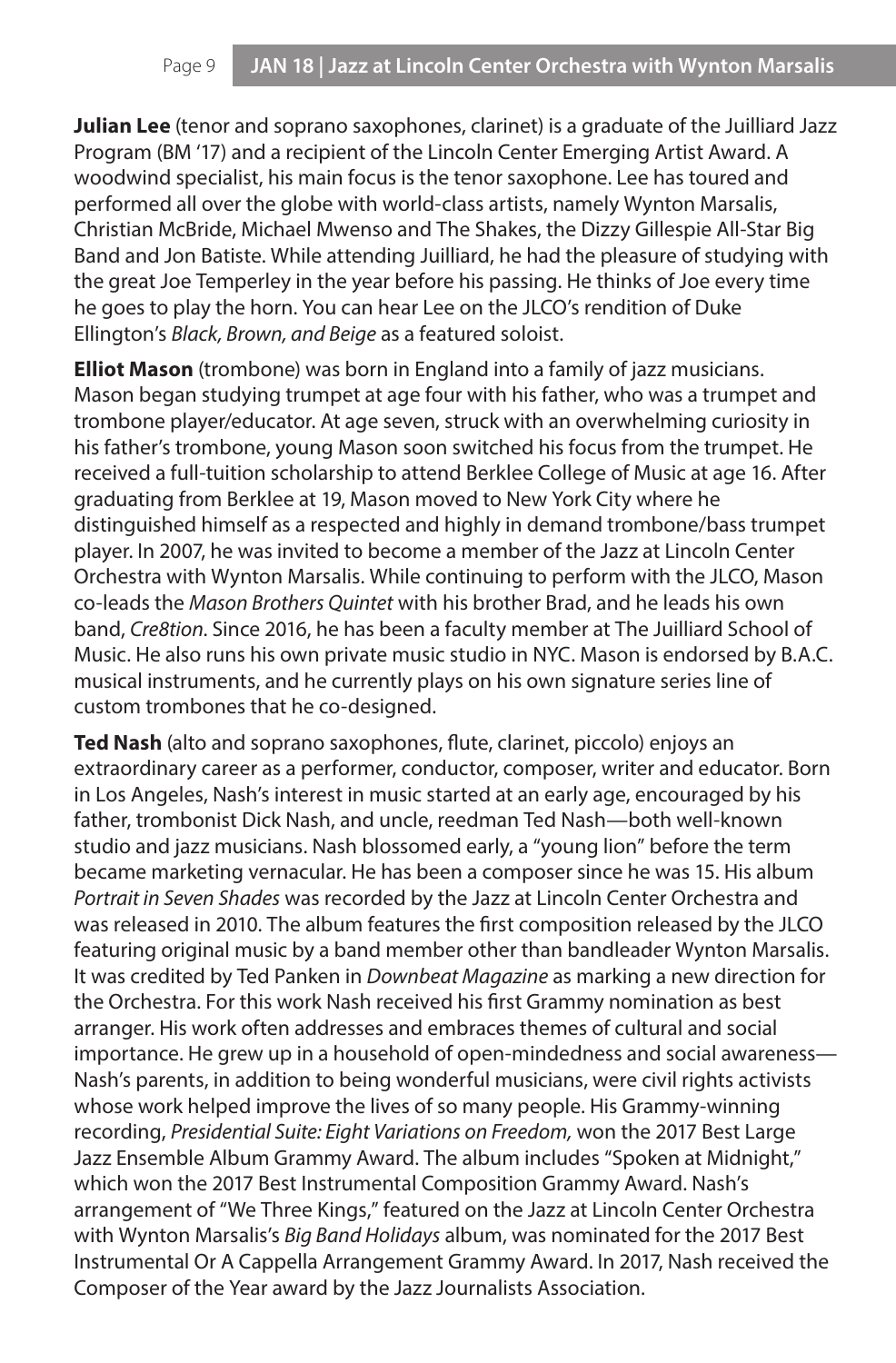**Paul Nedezela** (baritone and soprano saxophones, bass clarinet) was born and raised in New York City. He joined the Jazz at Lincoln Center Orchestra in 2014 and has also played with many renowned artists and ensembles, including Ruben Blades, Bill Charlap, Chick Corea, Paquito D'Rivera, Kenny Garrett, Benny Golson, Branford Marsalis, Christian McBride, Kurt Rosenwinkel, Wayne Shorter, Frank Sinatra Jr. and The Vanguard Jazz Orchestra. Paul released his debut album, *Introducing Paul Nedzela*, in 2019. He has performed in Twyla Tharp's Broadway show, *Come Fly Away*, as well as in major festivals around the world, including but not limited to, the Monterey Jazz Festival, Newport Jazz Festival, Detroit Jazz Festival, Banff Music Festival, International Montreal Jazz Festival, iLoveJazz Festival in Brazil, Valencia Jazz Festival in Spain, Umbria Jazz Festival in Italy and the American Festival of the Arts in Qatar. While still pursuing music, Paul graduated with honors in 2006 from McGill University in Montreal with a bachelor's degree in mathematics. A recipient of the Samuel L. Jackson Scholarship Award, he continued his musical education at The Juilliard School and graduated with a master's of music in 2008.

**Dan Nimmer** (piano) was born in 1982 in Milwaukee, Wisconsin. As a young man, Nimmer's family inherited a piano and he started playing by ear. He studied classical piano and eventually became interested in jazz. At the same time, he began playing gigs around Milwaukee. Upon graduation from high school, Nimmer left Milwaukee to study music at Northern Illinois University. It didn't take him long to become one of Chicago's busiest piano players. Working a lot in the Chicago scene, Nimmer decided to leave school and make the big move to New York City, where he immediately emerged in the New York scene. In 2005, a year after moving to New York City, he became a member of both the Jazz at Lincoln Center Orchestra and the Wynton Marsalis Quintet. Nimmer has performed and recorded with Jimmy Cobb, Norah Jones, Willie Nelson, Renée Fleming, Houston Person, Fareed Haque, George Benson, Lewis Nash and many more. He has released six of his own trio albums on the Venus label (Japan).

**Marcus Printup** (trumpet) was born and raised in Conyers, Georgia. His first musical experiences were hearing the sanctified and soulful gospel music his parents (Ann and Bobby), grandparents (J.C.) and older sister (Angela) sang in church. While attending the University of North Florida on a music scholarship, he won the International Trumpet Guild Jazz Trumpet competition. In 1991, Printup's life changed when he met his mentor, the great pianist Marcus Roberts, who introduced him to Wynton Marsalis. He subsequently joined Roberts as his road manager and understudy for two years. 1993 was a banner year for Printup—he performed for the first time with Marsalis in the latter's collaboration with the New York City Ballet, *Jazz In Six Syncopated Movements*, which led to Printup's induction into the then Lincoln Center Jazz Orchestra. Also, during this time, Printup was noticed by jazz legend Betty Carter. Carter invited Printup to be in her inaugural and prestigious "Betty Carter Jazz Ahead" group, performing in a series of concerts at the Brooklyn Academy of Music. Printup has performed and/or recorded with Marcus Roberts, Betty Carter, Dianne Reeves, Guru, Madeline Peyroux, Ted Nash, Dianne Schuur, Cyrus Chestnut and Wycliffe Gordon, among many others. He has recorded over 15 records as a leader, including his most recent *Gentle Rain* (2020) featuring his wife,